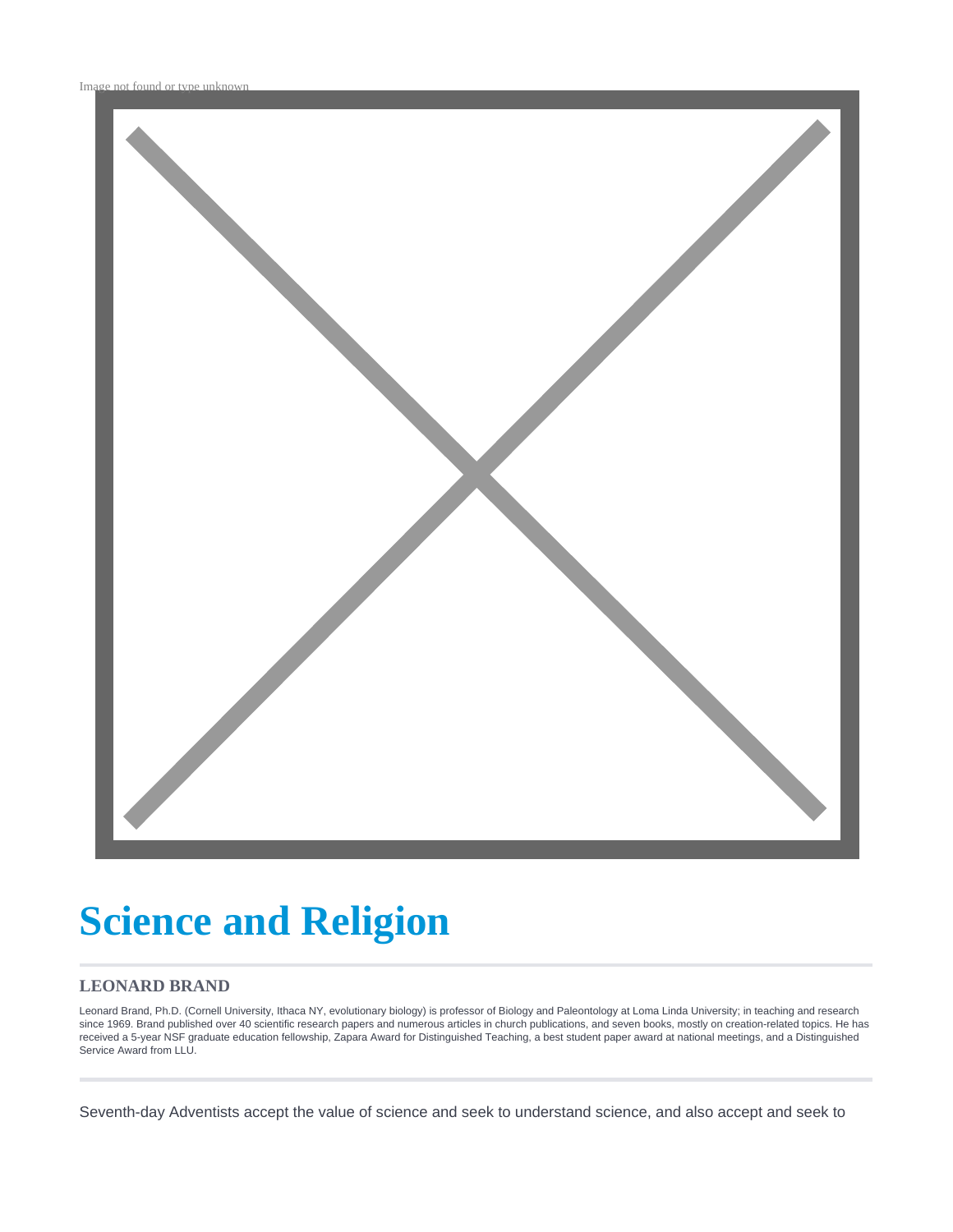<span id="page-1-0"></span>understand Scripture. Since its beginning, the church has a history of searching for the appropriate interaction between these two sources.

#### **Introduction**

Since its early history, the Seventh-day Adventist Church has had a strong interest in the relation between biblical faith and science. This article will start with a review of that history by considering Seventh-day Adventist attitudes towards science in general and its relationship to faith. Then the article will focus on various representative examples for Seventh-day Adventist involvement in human health, care for the environment, and the aspect of faith and science that has caused many conflicts among Christians—origins, i.e. explanations for the history of the universe and life on earth.[1](#page-8-0)

Science may be defined as the human search for understanding nature. Faith involves search for understanding God's revelation and confidence in God-given insights into God's character and His relation to both humans and the world we live in. This article focuses on what Seventh-day Adventists have viewed as the most constructive relationship between faith and science. They have maintained a positive view of science and its practical concepts and inventions, and a belief that faith and science, properly understood, are in harmony?

# Seventh-day Adventists: Education and Health Care

The Seventh-day Adventist belief in the harmony of faith and science may be seen in their emphasis on Seventh-day Adventist education at all levels. This includes the serious study of science in many Adventist schools. Among the many subjects included in these schools, the link between faith and science has been applied specifically to the understanding of the human condition and health care. Since humans were created as a unified physical, mental, and spiritual organism, it requires Christians to care for their physical, emotional, and mental health as well as their spiritual focus. Care for one's individual health broadens into a concern for public health and bioethics?

A specific example is the network of universities and medical institutions operated by the Seventh-day Adventist Church. Since God created humans in His image and asks them to care for their bodies and minds, health care has been considered a priority by them since the mid-nineteenth century. Around the world there are many Seventh-day Adventist hospitals, and in recent years Seventh-day Adventist medical schools have been opened in a number of countries on different continents.

The leader among those medical schools has been Loma Linda University School of Medicine at Loma Linda, California, with Loma Linda University Medical Center, a world-class medical center, which has introduced new medical procedures and instruments. For example, Leonard Bailey, M.D., pioneered infant heart transplantation. His most famous procedure was transplanting a baboon heart into human Baby Fae in 1984[,](#page-8-0)4 since human baby heart donors were not available. The Baby Fae incident resulted in huge international publicity that led directly to the establishment of an international information network to bring together potential infant heart donors and infants needing a heart. The result has been thousands of infant lives saved, at Loma Linda University Medical Center and at other hospitals. Another example is the vision of physicist/physician James Slater, M.D. at Loma Linda University Medical Center that led to the design and installation in 1990 of the first hospital-based proton accelerator for use in treating cancer.<sup>5</sup> The center has treated more than 17,500 patients, more than any other proton treatment center in the world. Those are just two examples of the Seventh-day Adventist contribution to medical science.

The prestige of science brings a high degree of influence in the modern world, and Seventh-day Adventist cofounder and prophetic voice Ellen G. White (1827–1915) encouraged her fellow Adventists to realize the importance of that influence. She stated, "A knowledge of science of all kinds is power, and it is in the purpose of God that advanced science shall be taught in our schools as a preparation for the work that is to precede the closing scenes of earth's history."<sup>6</sup>

The power referred to here is the power of influence. As long as the Bible is the guide in one's use of science, one can safely foster this influence rather than fear it. Many Seventh-day Adventist scientists have had successful careers in various fields of science, in academic institutions, or in industrial organizations.

## Seventh-day Adventists and Care for the Environment

At creation, the Creator asked humans to care for their environment. Humans in general, including Christians, have largely neglected to render support for earth's environment. The earth is their home, and their lives and health are dependent on the maintaining of a healthy environment on earth. This includes controlling pollution as well as caring and protecting the animal life around us because our very lives require a balanced and stable ecology for us and our animal neighbors. There is also an ethical component: biblical values require Christians to be kind to both people and animals. Animals have emotions, and they suffer if treated with cruelty or they prosper if treated kindly. Professors at some Seventh-day Adventist colleges and universities are active in promoting care for the environment. At Loma Linda University, two of the most active biologists in this field are Steven Dunbar, Ph.D., and William Hayes, Ph.D. Dunbar edited the book Entrusted, a work on environmental care[.](#page-9-0)<sup>7</sup> The book includes three statements on care for the environment voted by the General Conference of Seventh-day Adventists.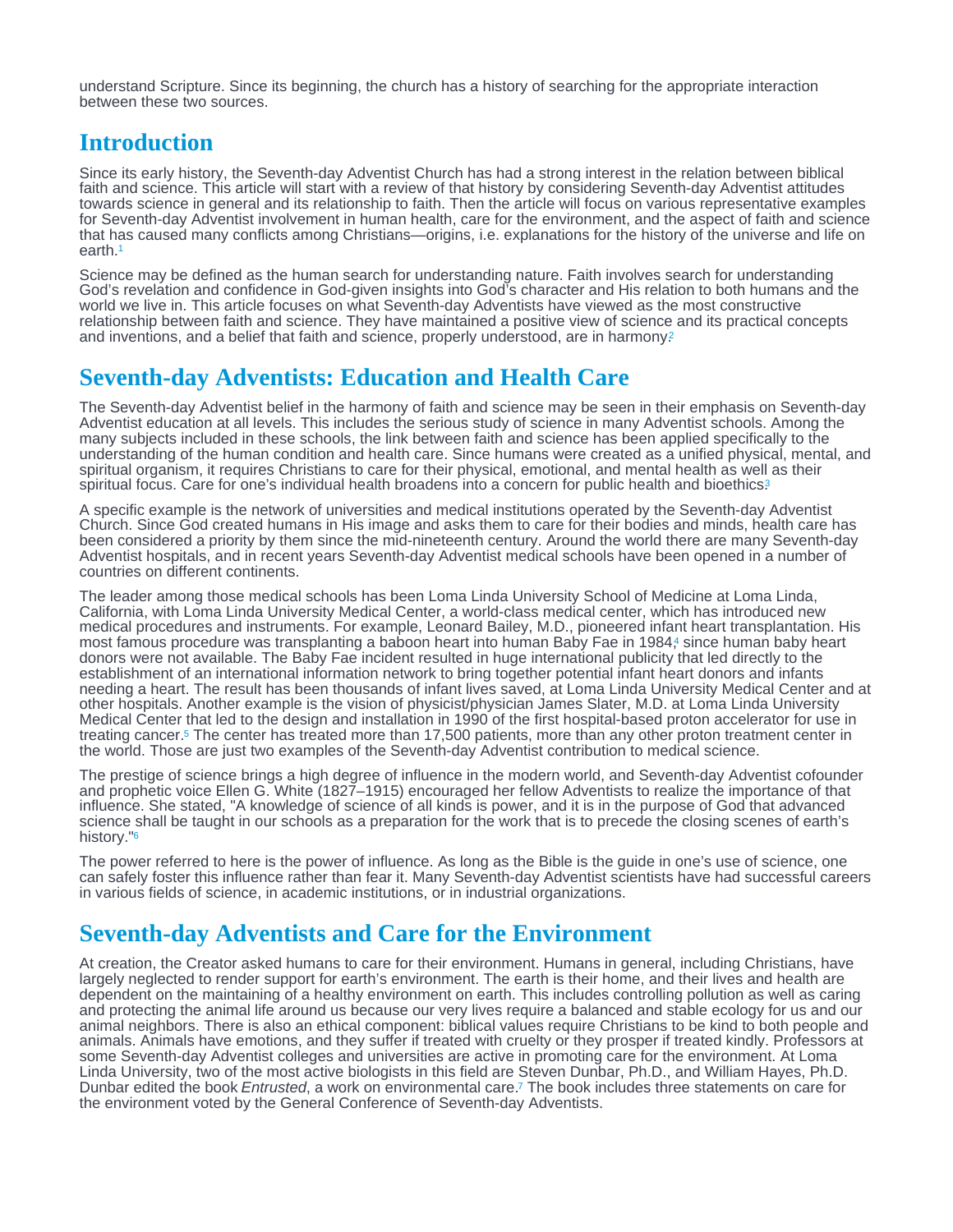# <span id="page-2-0"></span>Seventh-day Adventists and Origins

The Seventh-day Adventist Church has always encouraged a positive interaction between the science of origins and divinely given insights. Seventh-day Adventists believe that God created humans and the natural world they live in. God knows the history of the creation and what has happened since then, and the Seventh-day Adventist Church, as an organization, takes seriously the history recorded in the Bible, as do most of its church members. That concept has been their guide while the scientific understanding of origins has gone through turbulent years since the beginnings of the Seventh-day Adventist Church.

Throughout its history, the Seventh-day Adventist Church has held to the belief that life was created in a literal sevenday creation week a few thousand years ago, followed later by the global flood described in Genesis 6-9. The historical summary of how Seventh-day Adventists have dealt with questions about origins will be preceded with a brief survey of the philosophical changes in recent centuries, to provide a broader context for this subject.

Since the beginning of the Enlightenment era, philosophers have drifted away from confidence in ancient sources of authority, especially the authority of the Bible.<sup>8</sup> Many of the early, great scientists were Christians who saw their work as following God's thoughts after Him.<sup>9</sup> That began to change, however, and in the 1800s naturalistic thinking was in the air, and ideas about evolution were appearing even before Charles Darwin (1809-1882) entered the scene!<sup>0</sup> In the fall of 1844 Darwin wrote an abstract of his theory of evolution, yet he did not publish the theory until 1859, when his book The Origin of Species was published.<sup>11</sup> In October 1844 another book was published, Vestiges of the Natural History of Creation, which is recognized as one of the most important influences preparing readers for the acceptance of Darwin's theory.12 Meanwhile, Charles Lyell's (1797–1875) books had launched geology as an organized science,<sup>13</sup> based on his chosen[,](#page-9-0) culturally derived philosophy of long ages of slow, gradual geological history[.](#page-9-0)<sup>14</sup> These developments transpired during the very time when the Millerite movement experienced its great disappointment of October 22, 1844 and when the Seventh-day Adventist Church emerged. Therefore, as the Bible was preparing Christians for the approaching second coming of Christ, science was entering a time of more serious rejection of biblical concepts of creation.

#### Design in Nature

What does nature teach about God? The answer to that question depends largely on a person's assumptions. The Intelligent Design movement has taken a very technical approach[.](#page-9-0)<sup>15</sup> The nature of living organisms, the biochemistry of life, is scientifically unexplainable unless there is an intelligent designer behind it. However, persons who begin with the assumption that there has not been any divine influence in nature will argue that they simply have not found the originating cause yet. The Intelligent Design movement takes the position that it is sufficiently clear that without intelligent design, life could never have come into existence. That movement does not deal with the question of who the designer is. In fact, what is visible in nature cannot explain who God is. This is where the book of nature and the book of revelation part company. Nature can show the necessary existence of an absolutely awesome designer, but to know anything helpful about that designer, one needs the revelation of His character and love that is found in the Bible. Intelligent Design is one aspect of the creation/evolution discussion. The following sections address broader perspectives on origins.

## Response by Seventh-day Adventists and other Christians to Charles Darwin and Charles Lyell

Along with many other Christians, a number of Seventh-day Adventist scientists played an influential role in the study of the relationship of faith and science as related to the subject of origins. The denomination has provided direct financial support for study of this relationship since the mid-1900s. During the late 1800s many Christians, with some prominent exceptions, did not seem to know what to do with scientists' developing views of long geological ages instead of the biblical global flood a short time ago. There were not many significant Bible-based responses among most Christians.<sup>16</sup> The Seventh-day Adventist confidence in the Genesis account, encouraged by the work of Ellen White, kept them much closer to the understanding of a literal one-week creation followed by a global flood, a few thousand years ago.

White's initial published statement supporting the belief in a literal six-day creation and seventh-day Sabbath, followed later by a global flood that devastated the earth[,](#page-9-0) was published in 1864,<sup> $7$ </sup> just five years after the publication of Darwin's book. She also maintained that the Bible gives a short time span since the creation, and only through Bible history can we correctly understand the history of life on earth. The concepts in her 1864-statement were republished in a variety of books and articles over the next sixty years. That acceptance of the Bible as the correct source of earth's history was generally followed by other Seventh-day Adventist authors[.](#page-9-0)<sup>18</sup> A book chapter by Alberto Timm on the history of Adventist protology is a helpful introduction to the history of Seventh-day Adventist thought on this topic.<sup>[19](#page-9-0)</sup>

Already early on, the Seventh-day Adventist understanding of creation history departed from the views of some other conservative Christian groups in one respect—the age of the universe.<sup>20</sup> The Adventist understanding of the great controversy story was an important factor in this thinking that the universe existed long before the creation event on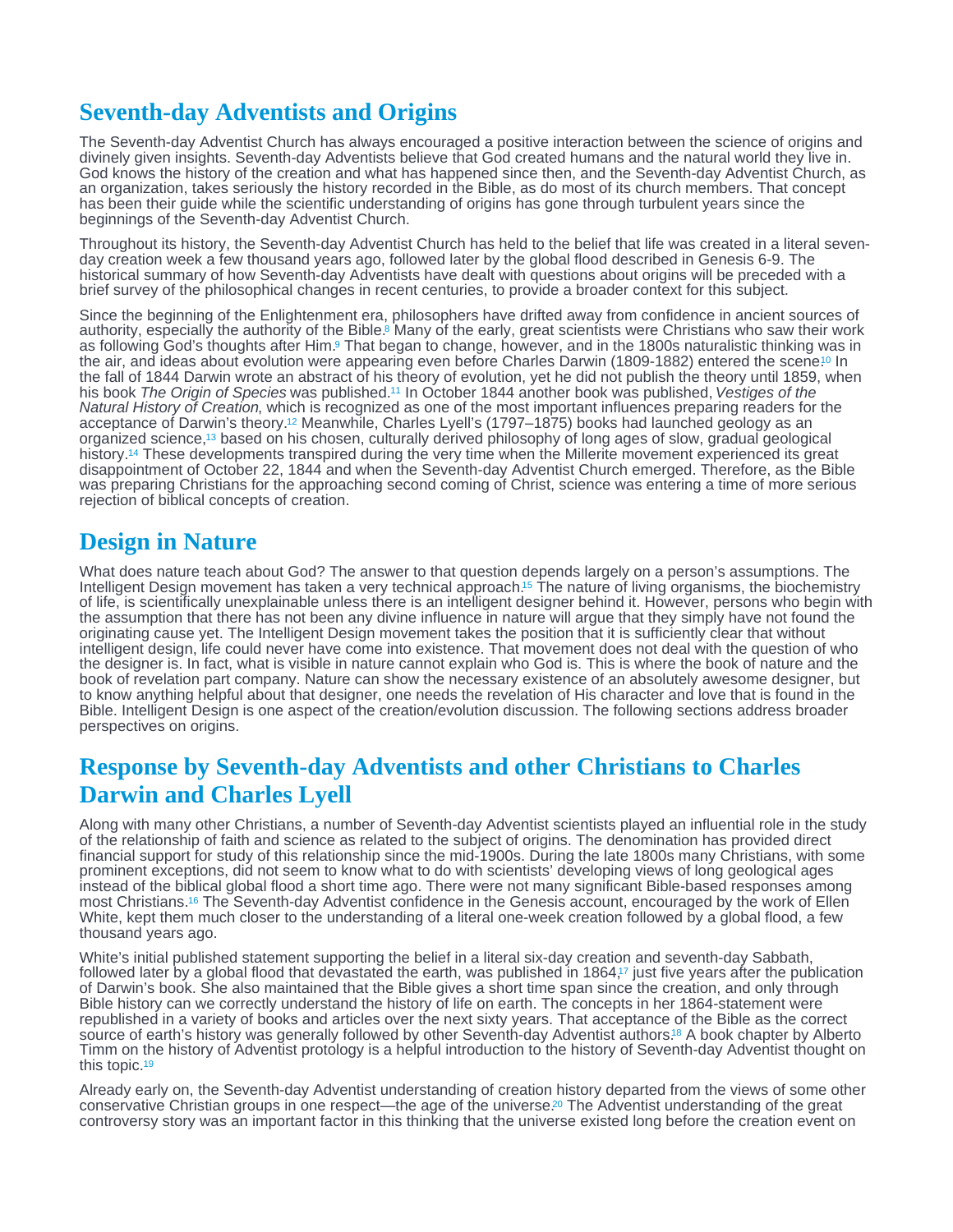<span id="page-3-0"></span>earth as described in Genesis. Other worlds existed, along with the angels, and Lucifer's rebellion predated the creation of life on earth.

# Pioneering Biblical Geology – George McCready Price

Early in the twentieth century a Seventh-day Adventist school teacher named George McCready Price (1870-1963) was the first to begin a serious attempt at reinterpreting the field of geology, based on insights about earth history given in the book of Genesis and in the writings of Ellen White.<sup>21</sup> Price's work was the primary influence presenting Christians with an alternative to the belief, common even among Christians, that the geological record with its fossils accumulated over long ages. His concept, flood geology, is the belief that the biblical flood was a real, geologically significant episode, producing much of the geological record in a rapid, catastrophic event. Price had no training or field experience in geology, but even today the professional community of geologists recognizes, with sarcasm, Price and White as the leaders in developing the concept of flood geology. In the last decade I was present at two annual meetings of the Geological Society of America with a session on the history of creationism, which credited Price and White as the originators of modern flood geology.

Price rejected several core ideas about geological theory. Price can be rightly appreciated for launching this new, biblical understanding of geology, but as can be expected in such a pioneering effort, it is now clear that he did not get everything right. He proposed that the order of vertebrate fossils, which appears like an evolutionary sequence, was not really true, but was invented by evolutionists to support their theory. It is true that the sequence of fossils in the rocks does not always conform to the expected evolutionary sequence, and everyone agreed on that. In some locations they are in a very different order in the rocks. The point of contention was the explanation for this lack of harmony between theory and fossil evidence. Accepted geological explanation was that some very large masses of older rock, with their fossils, had been pushed, or overthrusted over younger rocks, making the fossils appear to be out of order. Price rejected that concept of overthrusts and insisted that the fossils never were in the "proper" sequence. Price also did not believe there was an ice age.

Price's writing was the primary influence on protestant creationists John Whitcomb, Th.D., and Henry Morris, Ph.D., authors of the important book The Genesis Flood.<sup>22</sup> That book was widely influential among Evangelical Christians, the primary factor spreading belief in Price's flood geology as the best foundation for understanding the relation of the Bible and geology<sup>[23](#page-9-0)</sup>

#### Other Seventh-day Adventist Scientists as Leaders in Study of Origins

Other scientists, including some Seventh-day Adventist scientists, took up the task of developing and improving a biblical view of the science of origins. Biologist Frank Marsh, Ph.D., a faculty member at Union College in the 1940s and 1950s wrote several books that have been influential among creationists inside and outside of the Seventh-day Adventist Church.<sup>24</sup> During the same era Harold Clark, Ph.D., a student of Price, came to the teaching position at Pacific Union College formerly held by Price. He initially taught what he had learned from Price, but he spent time in field study of the geological evidence. Clark maintained Price's commitment to Genesis as a reliable description of creation and the flood, but he recognized that some corrections were needed in Price's interpretation of the geological evidence. Clark proposed his ecological zonation theory, explaining that the sequence of vertebrate fossils was not the result of evolution, but the animals were buried during the flood in their normal ecological sequence. Those living at low altitudes, or in the oceans, before the flood were killed and buried first, and those living at higher elevations, including birds and mammals, survived longer and were buried higher in the geological record. This encouraged acceptance of such ideas as overthrusts and a predictable order for the fossils, while still maintaining belief in the Genesis account of creation and the flood. Clark's theory does not answer all questions about the fossil record, but it was an insightful contribution. Clark recognized that the awesome earth movements in a global flood provide a realistic explanation for large masses of rock being pushed and "overthrusted" over other rock bodies. He also recognized that there was an ice age. He proposed that it did not occupy long ages, but was a fairly brief event?<sup>5</sup>

In the decades that followed, Seventh-day Adventist scientists continued Clark's and Marsh's example of careful study of geological and biological evidence, combined with recognition of the reliability of Scripture. Most Seventh-day Adventist scientists have recognized that it is of critical importance to keep these two concepts together: careful, indepth scientific research, and equally careful Bible study, while maintaining the Bible as our standard for determining basic truths about the history of life and the earth. They recognize that they still do not understand everything, but careful study and confidence in Scripture will keep them going in the right direction[.](#page-9-0)<sup>26</sup> A literal one-week creation has continued to be an essential part of the foundation for Seventh-day Adventist belief in the God of creation: the God who created us and thus has the right to redeem us and to ask for our worship.

#### Seventh-day Adventist Institutions and Their Role in Origins

Towards the middle of the twentieth century, belief in evolution was growing in its influence in the American educational process. Various Christians took up the task of responding to this challenge, as individuals and as organizations. These efforts, in general, were private efforts, not sponsored by specific denominations. The Seventhday Adventist Church took a more direct approach, with church money and organizational support to develop an appropriate response to the scientific challenges. A part of the Seventh-day Adventist response, in the 1950s, was to open the Geoscience Research Institute at Andrews University, with Frank Marsh as its first director. The Geoscience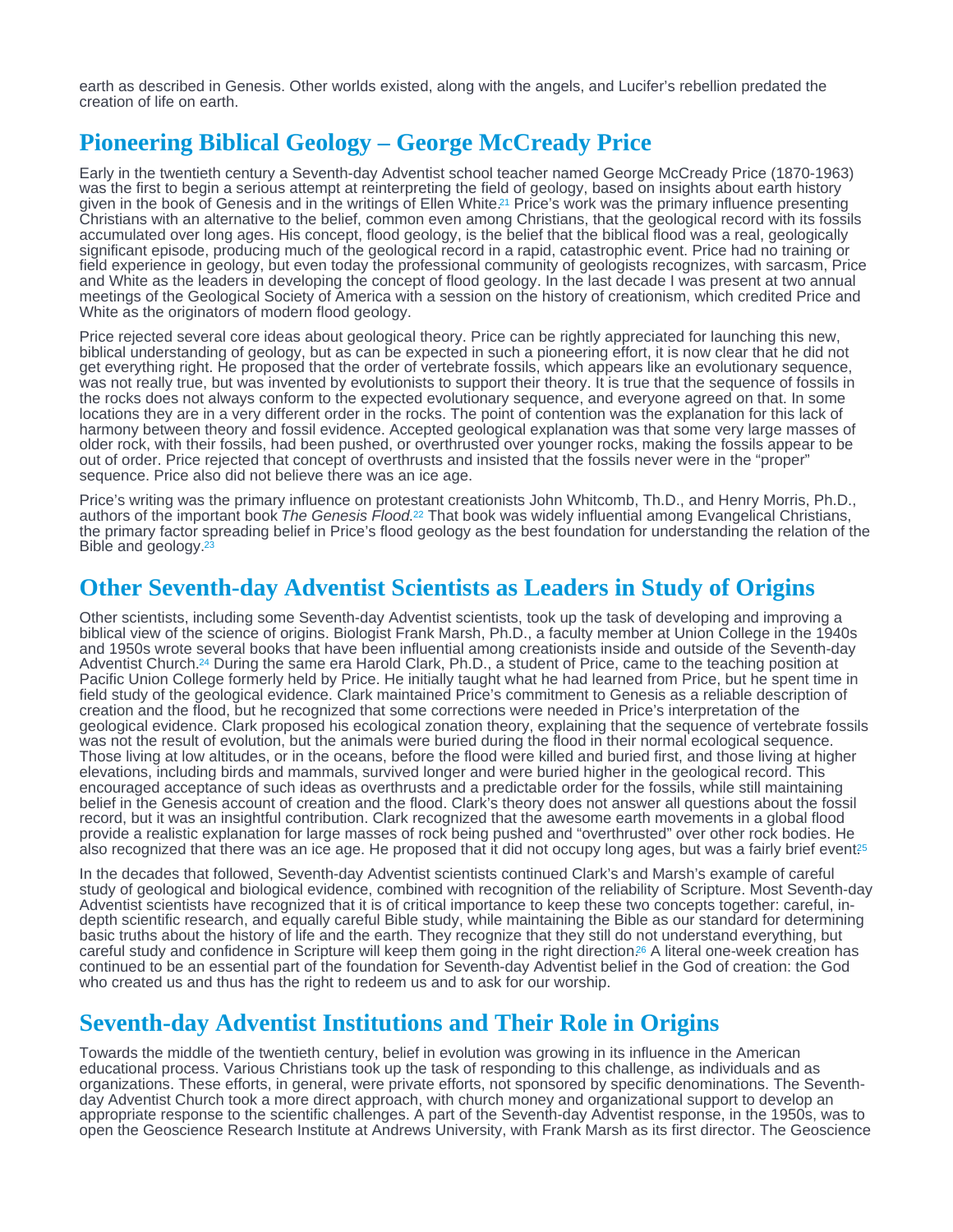<span id="page-4-0"></span>Research Institute consists of several scientists who lead the church's study and education efforts in relation to origins. They spend much of their time giving lectures and organizing conferences, but also conducting original scientific research. Other directors of the Geoscience Research Institute have included Richard Ritland, Ph.D., Robert Brown, Ph.D., Ivan Holmes, Ph.D., Ariel Roth, Ph.D., and James Gibson, Ph.D. Since its beginning the Geoscience Research Institute has been a global influence among Seventh-day Adventist institutions, especially in the topic of origins.

In 1961 a group of basic science faculty in the Loma Linda University School of Medicine proposed the launching of a new department, a non-medical department of biology, offering masters and doctoral degrees. This plan was the brainchild of physiologist Elwood McCluskey, Ph.D., and was quickly approved by the basic sciences faculty and the university administration. The new department accepted its first graduate students in the fall of 1962. The first fulltime chair of this department was Ariel Roth, followed by Leonard Brand, Ph.D. Three others served as chair for short sessions. The current chair is Suzanne Phillips, Ph.D. Two goals for this department were to prepare biology faculty for Seventh-day Adventist colleges who were educated in a creationist environment, and also to study and improve our understanding of faith and science concepts. About 1979 this biology department added geologists to its faculty and in time offered doctorates in both biology and geology. By 2018 the department, now known as the Department of Earth and Biological Sciences had 91 alumni who are or have been faculty in Seventh-day Adventist and other Christian educational institutions, and many alumni in other employment, inside and outside of the church. The Loma Linda University educational experience in origins was strengthened in about 1980 when the Geoscience Research Institute moved from Andrews University to Loma Linda. This encouraged more synergistic and mutually supportive interactions between the two organizations, and several Geoscience Research Institute staff teach classes in the Department of Earth and Biological Sciences.

Members of the Geoscience Research Institute staff have published books or edited collections of articles by various authors.<sup>27</sup> There are some Adventists who, in common with some other Christians, do not think that dinosaurs ever existed. Geologist Elaine Kennedy, Ph.D., who was in the Geoscience Research Institute, has written an excellent book for young people, giving reasons to believe in the existence of dinosaurs, a concept that is compatible with the Bible. [28](#page-9-0)

Among Christians, Loma Linda University, with its Department of Earth and Biological Sciences, is recognized as the only university where students can earn doctoral degrees in biology or geology and study with faculty who maintain a high view of Scripture, believing the biblical account of a factual, literal creation and flood. The Seventh-day Adventist Church is the primary denomination that has put real money into its belief in creation, with the Geoscience Research Institute and the Loma Linda University Department of Earth and Biological Sciences, both of which are still active today. The Geoscience Research Institute leads the denomination's worldwide planning and educational work in origins, and supports the Department of Earth and Biological Sciences as it prepares scientists and teachers for service in their respective fields. The Geoscience Research Institute and Department of Earth and Biological Sciences are respected by other Bible-believing Christians. One such scholar told me that he always respected Geoscience Research Institute and Department of Earth and Biological Sciences because he knows we will not "tell lies for Jesus."

## Research in Origins by Seventh-day Adventist Scientists

Since the late 1960s a group of geologists and biologists from Geoscience Research Institute and Department of Earth and Biological Sciences have been involved in scientific research that seeks better understanding of selected types of geological and paleontological evidence that were difficult to explain in ways compatible with Genesis. This work has uniformly found that such use of biblical insights and questions produces research findings that fit better with the Genesis account, and are more scientifically coherent than previous theories. Increasing numbers of Creationist scientists, in other denominations, are also active in this type of research.

The first and perhaps the best-known example of this research was the study of the Yellowstone fossil forests, begun by Geoscience Research Institute staff members. The Yellowstone experience is also an example of conflicts within the church over the relation between science and the Bible. There have been individuals in the church who tried to direct Geoscience Research Institute staff members away from the Seventh-day Adventist commitment to a literal biblical view of creation and earth history. In the late 1960s Richard Ritland, who at the time was Director of the Geoscience Research Institute, began studying these "forests" of fossil tree stumps and logs on the mountainsides of northern Yellowstone National Park. These assemblages of fossil trees looked like they grew on the series of horizontal volcanic layers that form the mountains in that area, and Ritland and others argued that these were ancient forests that grew there and were fossilized in the position where they grew?<sup>9</sup> There were many layers of them, one above the other. The standard explanation was that a forest grew, then was killed and buried by a volcanic eruption. Then another forest grew on top of its remains and was in its turn killed and buried by another eruption. There were at least sixty of these (probably many more), and many layers had large trees, so the total time for all of this, according to Ritland and others, was much too long to fit into a biblical time scale. In the 1970s this was being argued as a primary evidence that geological history was much too long for an earth history of a few thousand years, and so people thought the Bible was wrong about creation and the flood a short time ago. Ritland's persuasive ability led some individuals to give up their confidence in Scripture because of this evidence. Harold Coffin, also in the Geoscience Research Institute, could see that the accepted explanation for these fossil forests was not compatible with the scriptural account of history, and he was convinced there must also be a better geological explanation. Coffin, Clyde Webster, Ph.D., who was another Geoscience Research Institute scientist, and a group of Department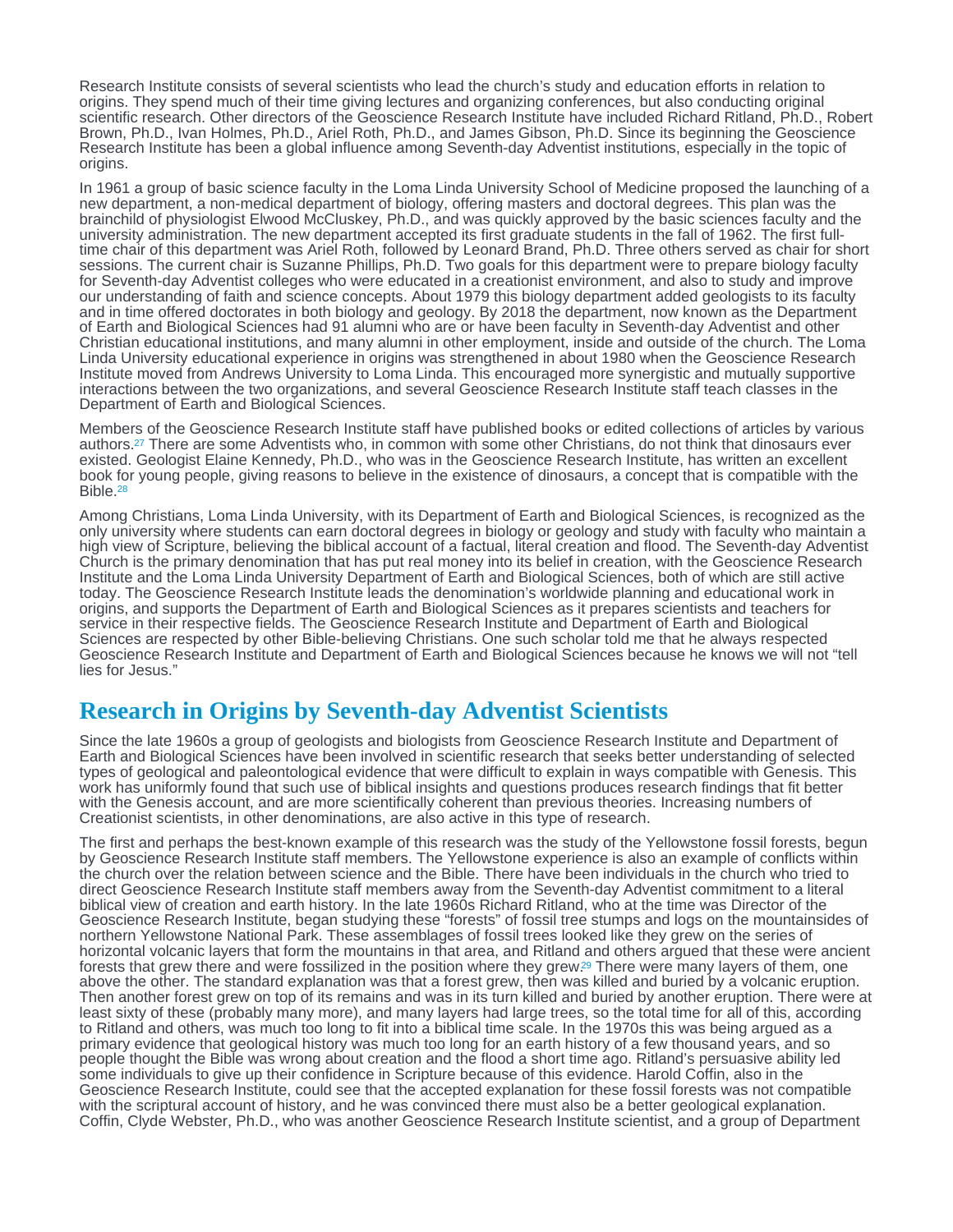<span id="page-5-0"></span>of Earth and Biological Sciences faculty and graduate students began a careful study of those fossil forests. Their research was more extensive, and was high quality research, published in several papers in the professional geology research journals. They found that the evidence was not consistent with forests growing where they were fossilized. It can be argued that the many trees evidently grew somewhere else and were transported by water into the area where they were deposited and covered by a series of volcanic eruptions.<sup>30</sup> This successful challenge to conventional interpretations of geological formations and fossils was followed by a number of such research projects.<sup>31</sup> In each case the researchers allowed biblical insights to suggest new questions and new ideas, and to motivate research that found better explanations, more consistent with the evidence and with a biblical understanding of earth history.

Through time, other institutions besides Geoscience Research Institute and Department of Earth and Biological Sciences have become involved in this type of work. A Christian family of cattle ranchers in Wyoming have a very large concentration of dinosaur bones on their ranch. They wanted this dinosaur bonanza to be studied by creationist scientists, and beginning in 1997 Arthur Chadwick, Ph.D. from Southwestern Adventist University became the director of this long-term research project, along with a number of Seventh-day Adventist and other collaborators. They pioneered precise quarry methods far advanced from what was being done in any other fossil quarry?<sup>2</sup> So far at least twenty-six thousand fossils have been collected and catalogued in the museum at Southwestern Adventist University in Keene, Texas. Personnel from other institutions have become involved in this work, including Southern Adventist University and Loma Linda University. The work on this seemingly inexhaustible dinosaur deposit is far from finished. The annual DinoDig project provides educational experiences for numerous students and other volunteers.

Several other creationist Christian schools have also begun offering academic degrees in earth science fields, including Liberty University, Cedarville University, and the Masters University. It is rewarding to see the increasing numbers of Bible-believing students and faculty who attend scientific meetings like the Geological Society of America and others.

## Sharing Insights in the Topic of Origins

The Seventh-day Adventist Church has also put its resources into the area of faith and science in other ways through the years. Beginning in 1971 an annual weekend gathering was launched, called Biblical Research Institute Science Council (BRISCO). These annual sessions were organized by the Director of Geoscience Research Institute and met almost every year until 2001. They were long weekend gatherings of leading Seventh-day Adventist scientists and theologians, some church administrators, and occasional scholars from other Protestant denominations. They met at locations that could involve instructive geological field trips, along with presentations of many talks on faith and science topics, followed by constructive dialogue. The purpose was to encourage the development of our understanding in issues of faith, geology, and biology as they relate to a biblical view of origins.

Examples of the locations of these sessions were Yellowstone National Park, Mount St. Helens, the fossil reef at Carlsbad, New Mexico, fossil trees at the Bay of Fundy in Nova Scotia, the volcanic fields of Hawaii, the Bridger and Green River Formations in Wyoming with their fossil fish and turtles, and many others. These sessions, with their indepth discussions of many topics were crucial in the growth of the church's understanding of the subject of faith and science during three decades. They were a central part in the education of many Seventh-day Adventist scientists, preparing the way for advanced geological research, and informing many college teachers on these topics.

In 1974 the Geoscience Research Institute began publishing a periodical called Origins, that continued publication into the first decade of the twenty-first century. This journal was a strong influence among the Seventh-day Adventist educational community, and was respected by many Christians outside of the Seventh-day Adventist denomination. In addition, one prominent secular university geology professor told Ariel Roth that Origins was the most scientific of all the creationist publications. Origins is one example of the leadership of Geoscience Research Institute in encouraging continuing commitment to a truly biblical view of creation, a short time for life on earth, and a catastrophic global flood. Geoscience Research Institute stays in touch with educators and pastors in all world divisions of the Seventh-day Adventist Church, and maintains a website (<https://www.grisda.org/>) with a large amount of information on origins that is available to anyone.

In the early 2000s denominational leadership organized a series of three influential Faith and Science Conferences, under the leadership of a specially chosen committee. Two of these, in 2002 and 2004 were International Faith and Science Conferences. In 2003 each Seventh-day Adventist world division held its own conference. These were the largest such conferences on origins the General Conference of Seventh-day Adventists has sponsored. These conferences produced many papers, some of which were published. The invited members at these conferences included some who did not accept the Seventh-day Adventist denominational understanding of origins. Consequently, the invitees left with a better understanding of intra-denominational controversies and the theological issues involved. At the end a statement of affirmation of Seventh-day Adventist beliefs on origins was produced and endorsed by the General Conference Executive Committee.

In 2010 the General Conference of Seventh-day Adventists appointed another group to take the lead in yearly discussions and planning regarding faith and science. This group is called the Faith and Science Council, consisting of theologians, scientists, and church leaders. The membership includes the Geoscience Research Institute staff and some science faculty from several Seventh-day Adventist universities and the members of the Biblical Research Institute. The Faith and Science Council meets twice each year to plan the denomination's approach to advancing its understanding of origins and communicating this to a wide audience. This council plans and acts. It plans and publishes books and other publications, supports original research relevant to the Seventh-day Adventist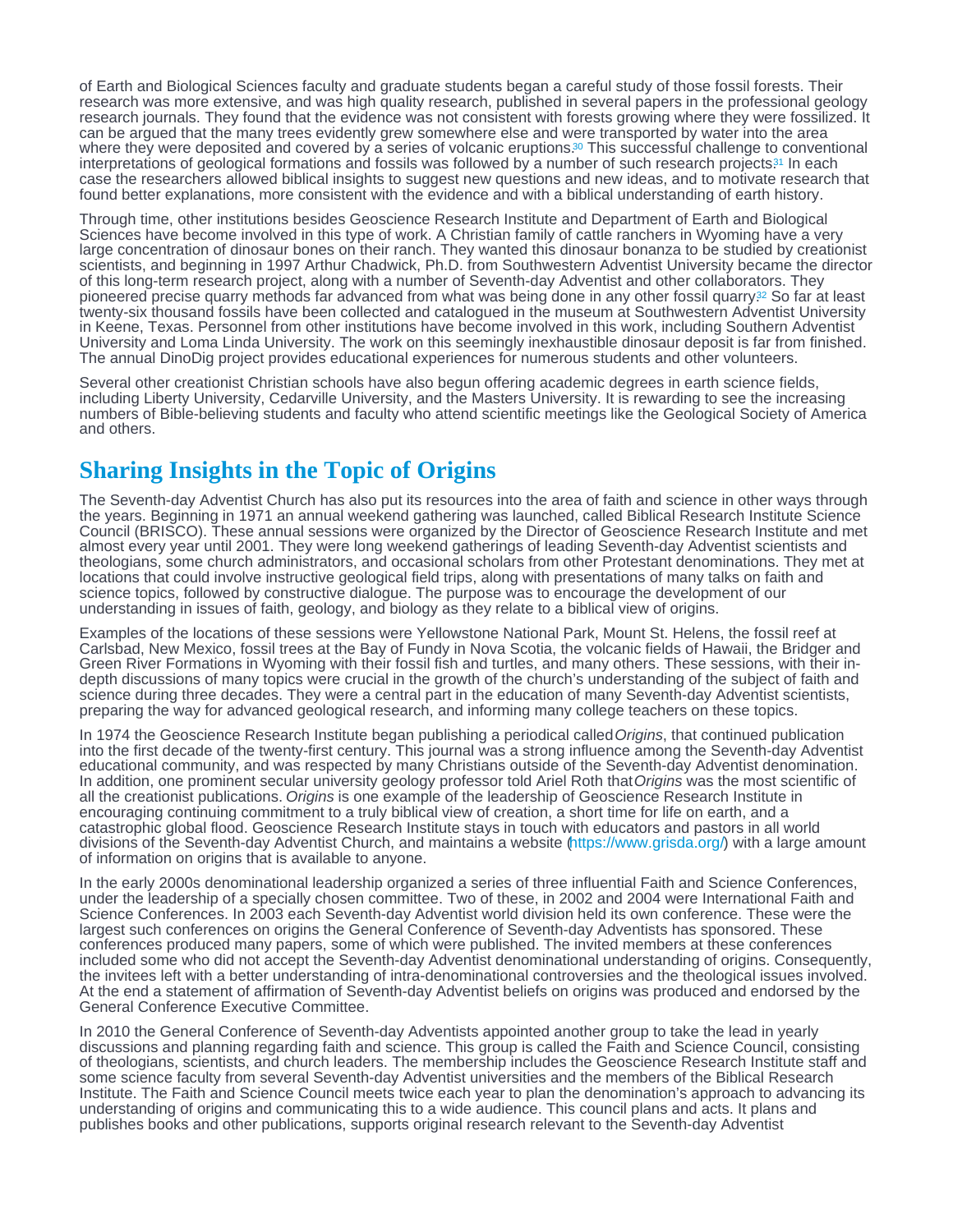<span id="page-6-0"></span>understanding of origins, provides financial support for students and teachers with an interest in learning more about origins topics, and organizes educational conferences, often on a large scale. Beginning in 2014 these included conferences for teachers and pastors in each Seventh-day Adventist world division. As of 2020, there have been nine of these conferences, with over thirty-one hundred participants, and others are in the planning stage. The work of the Faith and Science Council is supported by generous donors who have confidence in the biblical account of origins.

The Faith and Science Council is producing a series of books that are free for download on the internet, and copies are being mailed to a long list of Christian pastors in other denominations. The book The Genesis Creation Account and its Reverberations in the Old Testament has been published, along with a popular version called He Spoke and it Was.<sup>33</sup> Others in the planning are a similar book on creation in the New Testament, The Genesis Creation Account and its Reverberations in the New Testament, a book on hermeneutics, Biblical Hermeneutics: An Adventists Approach[,](#page-10-0) 34 and another on theodicy.

In many parts of the world there is only limited published material on faith and science available, and in many countries few persons can afford to buy books, especially books published in the U.S.A. The Faith and Science Council is seeking to overcome this problem and make published material readily available worldwide. In 2016 a third edition of the book Faith, Reason and Earth History was published by the Faith and Science Council[.](#page-10-0)<sup>35</sup> That third edition of Faith, Reason and Earth History is both a printed book and a digital version that is available free, anywhere in the world. It is used as a textbook in a number of Seventh-day Adventist and other Christian colleges and universities. In 2018 the Faith and Science Council approved the publication of four smaller faith and science books by the same plan.<sup>36</sup> The Faith and Science Council has also supported the publication of the books written by Geoscience Research Institute staff (see above).

# The Seventh-day Adventist Fundamental Belief in Creation

At the General Conference Session in 2015 a revision of the church's fundamental belief number six, on creation, was approved, among some other revisions, affirming a commitment to a literal seven-day creation, a short time ago. <sup>[37](#page-10-0)</sup> The revisions clearly eliminated the possibility of reading theistic evolution (God created by the process of evolution over many millions of years) into the statement. Protestant creationist friends remarked to me that Seventh day Adventists are the only denomination that, as a denomination, is staying with the literal seven-day creation week described in the book of Genesis. Other denominations are moving rapidly to acceptance of theistic evolution. The church members in those denominations are not all accepting theistic evolution, but their leaders and scholars are quite consistently going that way.

There are groups of persons in the Seventh-day Adventist denomination who do not accept a literal creation week and a literal global flood, only thousands of years ago. However, when denominational representatives from the world meet in the periodic meetings of the global church (the General Conference sessions), there is a very strong support for the church's accepted doctrine on a literal interpretation of the Genesis account of origins. A survey published in 2019 reported that 86 percent of respondents agree that God created the world in six days of twenty-four hours each in the relatively recent past[.](#page-10-0) Seven percent were not sure, and seven percent disagreed.<sup>38</sup> Those who reject this literal interpretation of Genesis may be increasing, at least in some locations, but their objections have been much less public and vocal during the last decade or two.

# **Conclusion**

From the beginning of the Seventh-day Adventist denomination, in the mid-1800s it has maintained that the book of Genesis gives a true description of a literal six-day creation and a global catastrophic flood, all occurring within the last few thousand years. Although the denomination does not specify an official view of the age of the universe, it is comfortable with an old universe with a satanic rebellion long before the recent creation of life on earth.

Seventh-day Adventist scholars have joined other creationist leaders in developing and proclaiming Bible-based views of origins and earth history. Seventh-day Adventist leadership in this effort are especially seen in the strong inspired leadership of Ellen G. White, in the early work of George McCready Price in developing the concept of flood geology, and in later establishment of church institutions such as the Geoscience Research Institute and the educational work of the Department of Earth and Biological Sciences at Loma Linda University.

This firm commitment to a literal interpretation of the Genesis account of origins is influenced by the foundational role of a literal creation in virtually all other biblical doctrines. For example, the reason God can rightly ask for our worship is because He is our Creator. There has not been uniform agreement on this belief in a literal Genesis account of history, but a vast majority of the global church membership has always been true to this foundational church belief.

#### **SOURCES**

Adventist World. October 2019, 5 (based on a 2018 General Conference global membership survey), accessed October 20, 2020.<https://www.AdventistWorld.org/October-2019/>.

Bowler, P. J. Charles Darwin: The Man and His Influence. New York: Cambridge University Press, 1990.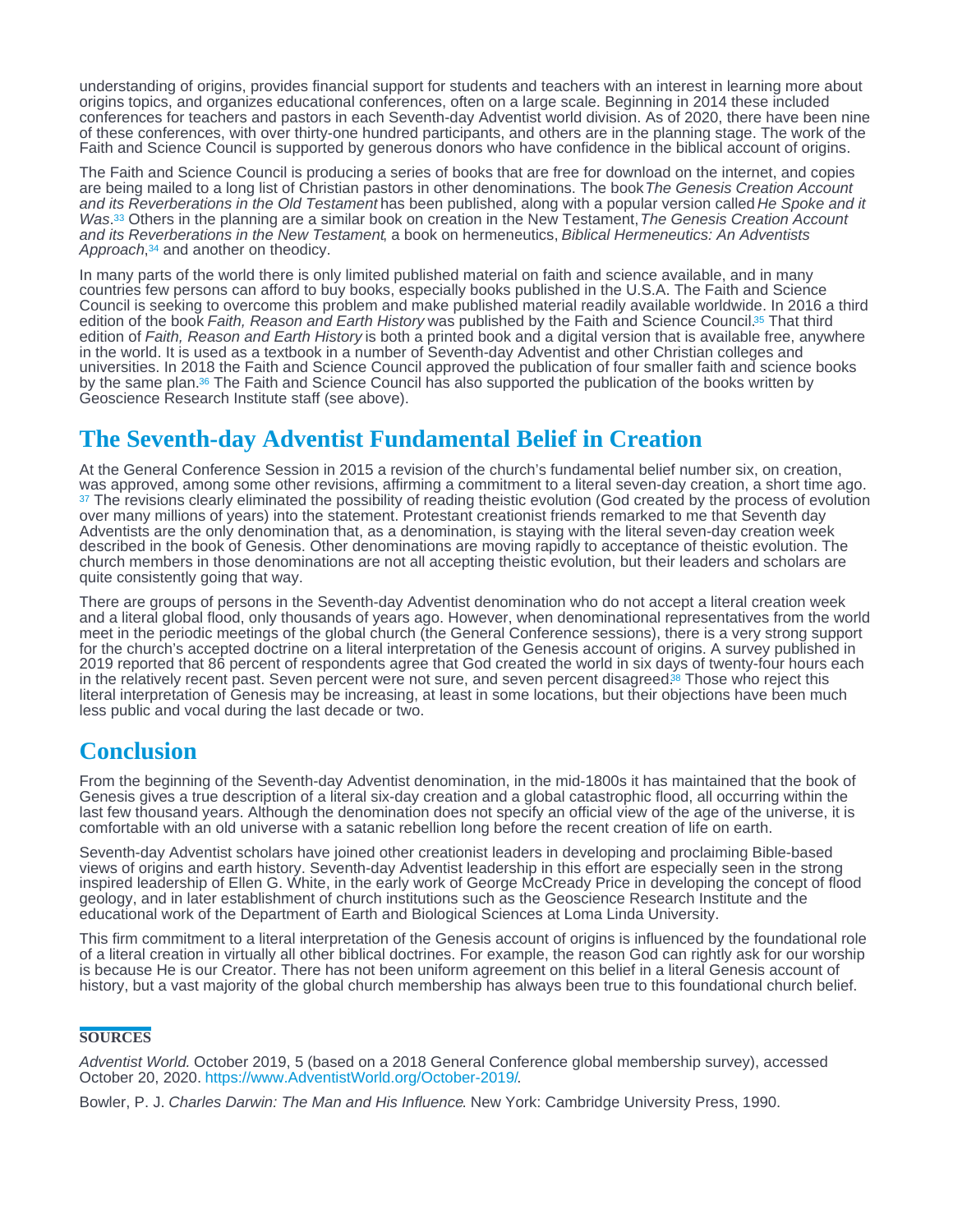Brand, Leonard. Creation? Really? A Conversation on Origins. Nampa, ID: Pacific Press, 2019.

Brand, Leonard. "The Explanation for the 'Yellowstone Fossil Forests': An Uncompleted Research Project." Origins, no. 65 (2018): 75–80.

Brand, Leonard. "Faith, Science, and the Bible" in Frank M. Hasel, ed., Biblical Hermeneutics: An Adventists Approach (Silver Spring, MD: Biblical Research Institute/Review and Herald Academic, 2020), 179-209.

Brand, Leonard. Genesis and Science: Where is the Evidence Going? Nampa, ID: Pacific Press, 2019.

Brand, Leonard, and A. Oliver. God, Science, Friends: And God's Love for Us. Nampa, ID: Pacific Press, 2019.

Brand, Leonard, and Arthur V. Chadwick. Faith, Reason and Earth History. 3rd ed. Berrien Springs, MI: Andrews University Press, 2016. [https://www.adventistlearningcommunity.com/faith-reason-earth-history.](https://www.adventistlearningcommunity.com/faith-reason-earth-history)

Brand, Leonard. Secrets Uncovered: Stories From a Christian Fossil Hunter. Nampa, ID: Pacific Press, 2020.

Chadwick, Arthur, M. Silver, L. Turner, and J. Woods. "The Application of Digital Reconstruction Techniques in Taphonomy of an Upper Cretaceous Dinosaur Site in Wyoming." Journal of Taphonomy 13 (2016): 1–16.

Chambers, R. Vestiges of the Natural History of Creation. London: John Churchill, 1844.

Clark, H. W. Crusader for Creation: The Life and Writings of George McCready Price. Mountain View, CA: Pacific Press, 1966.

Clark, H. W. Genesis and Science. Nashville, TN: Southern Pub. Assn., 1967.

Clark, H. W. The New Diluvialism. Angwin, CA: Science Publications, 1946.

Coffin, H. G. "The Yellowstone Fossil 'Forests.'" Origins 24, no. 1 (1997): 5–44.

Darwin, Charles R. On the Origin of Species. London: John Murray, 1859.

Davidson, Richard M. "What Does the Bible Say About Origins?" In Choose You This Day: Why It Matters What You Believe About Creation, eds. Leonard R. Brand and Richard M. Davidson, 30–45. Nampa, ID: Pacific Press, 2013.

Dembski, W. A. Intelligent Design. Downers Grove, IL: InterVarsity Press, 1999.

Dembski, W. A., and S. McDowell. Understanding Intelligent Design: Everything You Need to Know in Plain Language. Eugene, OR: Harvest House Publishers, 2008.

Dunbar, Steve, L. James Gibson, and Humberto M. Rasi, eds. Entrusted: Christians and Environmental Care. Mexico: Adventus - International University Publishers, 2013.

"Fundamental Beliefs: Creation." Seventh-day Adventist Church World Church. Accessed October 20, 2020. [https://www.adventist.org/beliefs/fundamental-beliefs/humanity/creation/.](https://www.adventist.org/beliefs/fundamental-beliefs/humanity/creation/)

Gibson, L. James. Origins. Nampa, ID: Pacific Press, 2012.

Gibson, L. James, "Faith and Science" in Ángel Manuel Rodriguez, ed., Andrews Bible Commentary: Light. Depth. Truth (Berrien Springs, MI: Andrews University Press, 2020), 57-76.

Gibson, L. James, and Humberto M. Rasi, eds. Understanding Creation: Answers to Questions on Faith and Science. Nampa, ID: Pacific Press, 2011.

Gould, Stephen Jay. "Toward the Vindication of Punctuational Change." In Catastrophes and Earth History: The New Uniformitarianism, eds. W. A. Berggren and J. A. Van Couvering, 9–34. Princeton, NJ: Princeton University Press, 1984.

Graham-Kennedy, Elaine. Dinosaurs: Where Did They Come From and Where Did They Go? Nampa, ID: Pacific Press, 2006.

Kidder, Larry. "Stephanie's Heart: The Story of Baby Fae." Loma Linda University Health, September 8, 2016, accessed October 20, 2020. [https://news.llu.edu/patient-care/stephanie-s-heart-story-of-baby-fae.](https://news.llu.edu/patient-care/stephanie-s-heart-story-of-baby-fae)

Klingbeil, Gerald A., ed. The Genesis Creation Account and Its Reverberations in the Old Testament. Berrien Springs, MI: Andrews University Press, 2015.

Klingbeil, Gerald A. He Spoke and It Was: Divine Creation in the Old Testament. Nampa, ID: Pacific Press, 2016.

Loma Linda University Cancer Center, accessed October 20, 2020. [https://protons.com/why-choose-loma-linda/our-](https://protons.com/why-choose-loma-linda/our-center). [center](https://protons.com/why-choose-loma-linda/our-center)

Lyell, Charles. Principles of Geology, Being an Attempt to Explain the Former Changes of the Earth's Surface, by Reference to Causes Now in Operation. 3 vols. London: John Murray, 1830-1833.

Marsh, Frank L. Evolution, Creation, and Science. Washington, D.C.: Review and Herald, 1944.

Marsh, Frank L. Fundamental Biology. Lincoln, NE: The Author, 1941.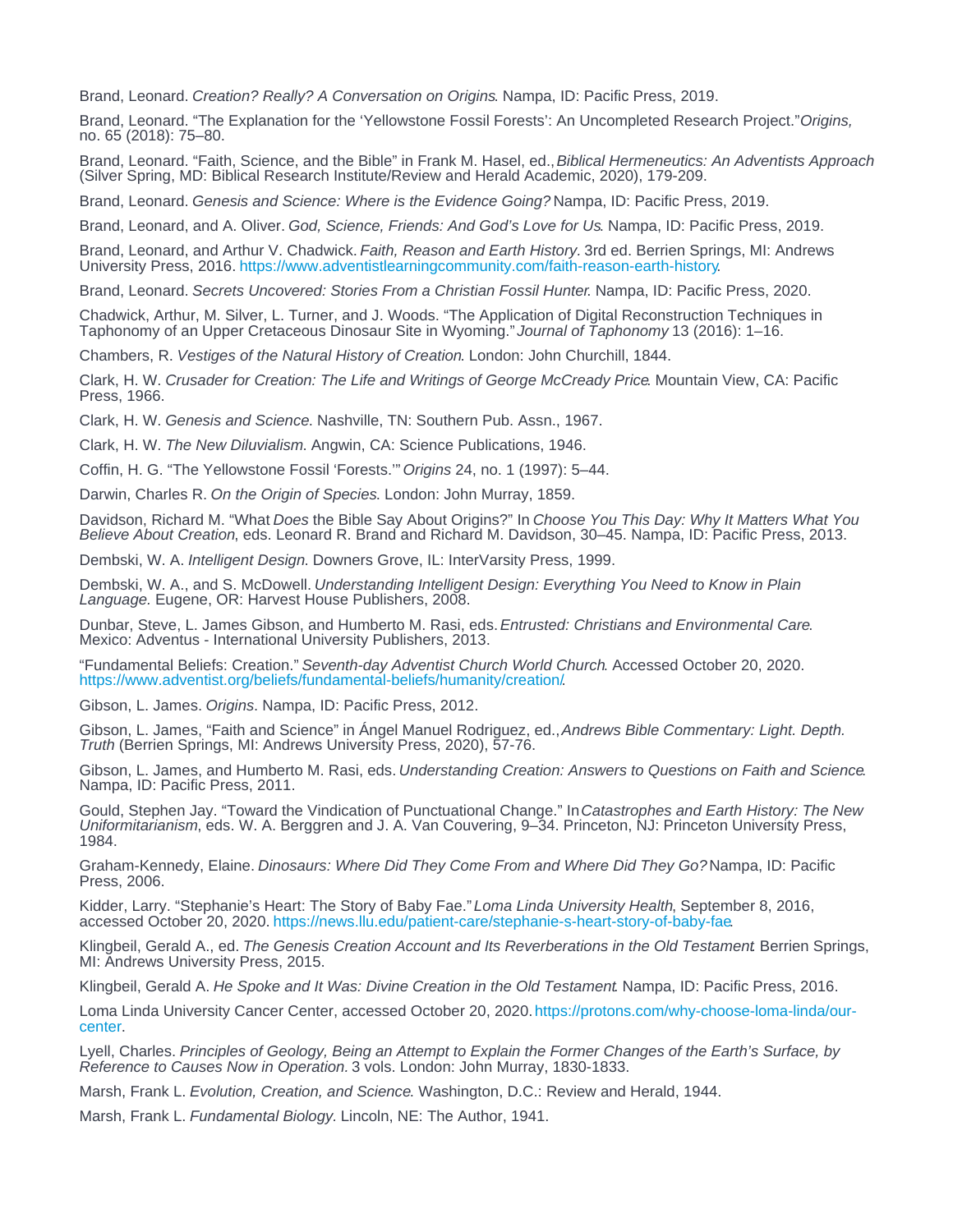<span id="page-8-0"></span>Marsh, Frank L. "SDA Philosophy of Geology." Unpublished paper, n.p., 1963.

Marsh, Frank L. Studies in Creationism. Washington, D.C.: Review and Herald, 1950.

Marsh, Frank L. Variation and Fixity in Nature. Mountain View, CA: Pacific Press, 1976.

McLain, M. A., et al. "Tyrannosaur Cannibalism: A Case of a Tooth-traced Tyrannosaurid Bone in the Lance Formation (Maastrichtian), Wyoming." Palaios 33, no. 4 (2018): 164–173.

Murphey, Nancy. Theology in the Age of Scientific Reasoning. Ithaca, NY: Cornell University Press, 1990.

Numbers, Ronald L. The Creationists. Berkeley, CA: University of California Press, 1992.

Pearcy, N. R., and C. B. Thaxton. The Soul of Science: Christian Faith and Natural Philosophy. Wheaton, IL: Crossway Books, 1994.

Price, George McCready. "How Old Is the Earth?" Ministry, December 1948.

Price, George McCready. Illogical Geology. Los Angeles, CA: The Modern Heretic Co., 1906.

Price, George McCready. "The Impending Crisis." Signs of the Times, August 9, 1949.

Price, George McCready. The New Geology. Mountain View, CA: Pacific Press, 1923.

Ritland, R. M., and S. L. Ritland. "The Fossil Forests of the Yellowstone Region." Spectrum 6, nos. 1-2 (1974): 19–66.

Roth, Ariel. "The Fourth Day: Wrestling with the Genesis Creation Account." ARH, February 19, 1998.

Roth, Ariel. "[Editorial] The Fourth Day: Wrestling with the Genesis Creation Account." Signs of the Times, July 7, 1998.

Roth, Ariel A. Origins: Linking Science and Scripture. Hagerstown, MD: Review and Herald, 1988.

Roth, Ariel. Science Discovers God: Seven Convincing Lines of Evidence for His Existence. Hagerstown, MD: Review and Herald, 2008.

Siviero, Bethania C. T., et al. "Tails and Trauma: Paleopathology Analysis of Pre-mortem Trauma in Edmontosaurus annectens Bones within a Monospecific Bone Bed Form the Lance Formation (Maastrichtian), WY." Palaios 35, no. 4 (2020): 201–214.

Timm, Alberto R. "Seventh-day Adventist Protology, 1844-2015: A Brief Historical Overview." In Meeting with God on the Mountains: Essays in Honor of Richard M. Davidson, ed. Jiri Moskala, 683–718. Berrien Springs, MI: Seventh-day Adventist Theological Society, 2016.

Whitcomb, Jr., J. C., and H. M. Morris. The Genesis Flood. Philadelphia: The Presbyterian and Reformed Publishing Co., 1961.

White, Ellen G. Fundamentals of Christian Education (Nashville, TN: Southern Pub. Assn., 1923.

White, Ellen G. Patriarchs and Prophets. Mountain View, CA: Pacific Press, 1958.

White, Ellen G. Spiritual Gifts: Facts of Faith. Vol. 3. Battle Creek, MI: Steam Press of the Seventh-day Adventist Pub. Assn., 1864.

Woods, J., and Arthur Chadwick. "Development of an On-line Database with GIS Connections for Vertebrate and Other Fossils." In Collaboration for the Dissemination of Geologic Information Among Colleagues, ed. Adonna Fleming. Proceedings, vol. 36, 53–69. Alexandria, VA: Geoscience Information Society, 2007.

#### **NOTES**

- 1. While Seventh-day Adventist scholarship has been particularly strong in the area of human health, other areas of science like biology, physics, chemistry, archeology or theology have also a long-standing history in Adventist education where Adventists have made significant contributions.[?](#page-1-0)
- 2. L. James Gibson, "Faith and Science," in Andrews Bible Commentary: Light. Depth. Truth, ed. Ángel Manuel Rodriguez (Berrien Springs, MI: Andrews University Press, 2020), 57-76; Leonard Brand, "Faith, Science and the Bible," in Biblical Hermeneutics: An Adventist Approach, ed. Frank M. Hasel (Silver Spring, MD: Biblical Research Institute/Review and Herald Academic, 2020), 179-209.[?](#page-1-0)

3. See the article on "Bioethics" in the Encyclopedia of Seventh-day Adventists[.?](#page-1-0)

4. Larry Kidder, "Stephanie's Heart: The Story of Baby Fae," Loma Linda University Health, September 8, 2016, accessed October 20, 2020, [https://news.llu.edu/patient-care/stephanie-s-heart-story-of-baby-fae.](https://news.llu.edu/patient-care/stephanie-s-heart-story-of-baby-fae)[?](#page-1-0)

<sup>5.</sup> Loma Linda University Cancer Center, accessed October 20, 2020,<https://protons.com/why-choose-loma-linda/our-center>[.?](#page-1-0)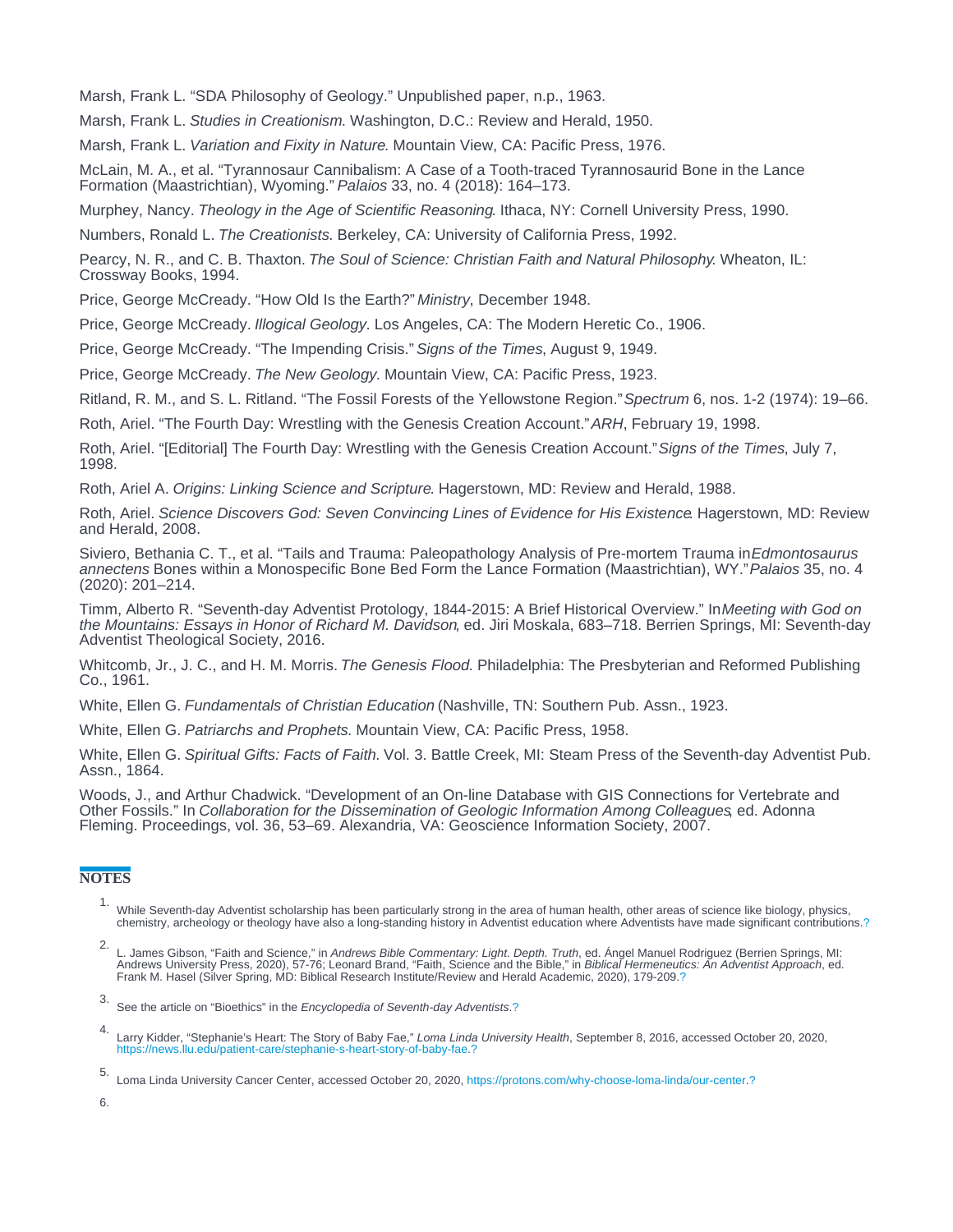<span id="page-9-0"></span>Ellen G. White, Fundamentals of Christian Education (Nashville, TN: Southern Pub. Assn., 1923), 186[.?](#page-1-0)

- 7. Steve Dunbar, L. James Gibson, and Humberto M. Rasi, eds., Entrusted: Christians and Environmental Care (Mexico: Adventus International University Publishers, 2013). The following statements were approved and voted by the Seventh-day Adventist General Conference ADCOM:<br>"Caring for Creation—A Statement on the Environment" (1992); "A Statement on the Environ
- 8. Nancy Murphey, Theology in the Age of Scientific Reasoning (Ithaca, NY: Cornell University Press, 1990), 2-12[.?](#page-2-0)
- 9. N. R. Pearcy and C. B. Thaxton, The Soul of Science: Christian Faith and Natural Philosophy (Wheaton, IL: Crossway Books, 1994), 23-30[.?](#page-2-0)
- 10. P. J. Bowler, Charles Darwin: The Man and His Influence (New York: Cambridge University Press, 1990); Pearcy and Thaxton, The Soul of Science, 97-112[.?](#page-2-0)
- 11. Charles R. Darwin, On the Origin of Species (London: John Murray, 1859).[?](#page-2-0)
- 12. R. Chambers, Vestiges of the Natural History of Creation (London: John Churchill, 1844)[.?](#page-2-0)
- 13. Charles Lyell, Principles of Geology, Being an Attempt to Explain the Former Changes of the Earth's Surface, by Reference to Causes Now in<br>Operation, 3 vols. (London: John Murray, 1830-1833).[?](#page-2-0)
- 14. Stephen Jay Gould, "Toward the Vindication of Punctuational Change," in Catastrophes and Earth History: The New Uniformitarianism, eds. W. A.<br>Berggren and J. A. Van Couvering (Princeton, NJ: Princeton University Press,
- 15.<br>W. A. Dembski, Intelligent Design (Downers Grove, IL: InterVarsity Press, 1999); W. A. Dembski and S. McDowell, Understanding Intelligent<br>Design: Everything You Need to Know in Plain Language (Eugene, OR: Harvest House
- 16. Ronald L. Numbers, The Creationists (Berkeley, CA: University of California Press, 1992), 4.[?](#page-2-0)
- 17. Ellen G. White, Spiritual Gifts: Facts of Faith, vol. 3 (Battle Creek, MI: Steam Press of the Seventh-day Adventist Pub. Assn., 1864), 90-96.[?](#page-2-0)
- 18. For example: Frank L. Marsh's unpublished paper "SDA Philosophy of Geology," 1963, 17 pages. While we study nature, our guiding light is Ellen G. White's statement that "apart from Bible history, geology can prove nothing."[?](#page-2-0)
- 19. Alberto R. Timm, "Seventh-day Adventist Protology, 1844-2015: A Brief Historical Overview," in Meeting with God on the Mountains: Essays in<br>Honor of Richard M. Davidson, ed. Jiri Moskala (Berrien Springs, MI: Seventh-d
- 20. Richard M. Davidson, "What Does the Bible Say About Origins?," in Choose You This Day: Why It Matters What You Believe About Creation, eds.<br>Leonard R. Brand and Richard M. Davidson (Nampa, ID: Pacific Press, 2013), 30-
- <sup>21.</sup> George McCready Price, Illogical Geology (Los Angeles, CA: The Modern Heretic Co., 1906); George McCready Price, The New Geology (Mountain View, CA: Pacific Press, 1923); George McCready Price, "How Old Is the Earth?
- 22. J. C. Whitcomb, Jr. and H. M. Morris, The Genesis Flood (Philadelphia: The Presbyterian and Reformed Publishing Co., 1961).[?](#page-3-0)
- 23. Numbers, The Creationists, 184-213.[?](#page-3-0)
- 24.<br>Frank L. Marsh, Fundamental Biology (Lincoln, NE: The Author, 1941); Frank L. Marsh, Variation and Fixity in Nature (Mountain View, CA: Pacific<br>Press, 1976); Frank L. Marsh, Evolution, Creation, and Science (Washington Creationism (Washington, D.C.: Review and Herald, 1950)[.?](#page-3-0)
- 25. H. W. Clark, The New Diluvialism (Angwin, CA: Science Publications, 1946); H. W. Clark, Genesis and Science (Nashville, TN: Southern Pub. Assn., 1967)[.?](#page-3-0)
- 26. Gibson, "Faith and Science," 57-76; Brand, "Faith, Science and the Bible," 179-209.[?](#page-3-0)
- 27.<br>Ariel A. Roth, Origins: Linking Science and Scripture (Hagerstown, MD: Review and Herald, 1988); Ariel Roth, Science Discovers God: Seven<br>Convincing Lines of Evidence for His Existence (Hagerstown, MD: Review and Heral They Come From and Where Did They Go? (Nampa, ID: Pacific Press, 2006); L. James Gibson, Origins (Nampa, ID: Pacific Press, 2012); L.<br>James Gibson and Humberto M. Rasi, eds., Understanding Creation: Answers to Questions on 2011)[.?](#page-4-0)
- 28. Graham-Kennedy, Dinosaurs[.?](#page-4-0)

<sup>29.</sup> R. M. Ritland and S. L. Ritland, "The Fossil Forests of the Yellowstone Region," Spectrum 6, nos. 1-2 (1974): 19-66.[?](#page-4-0)